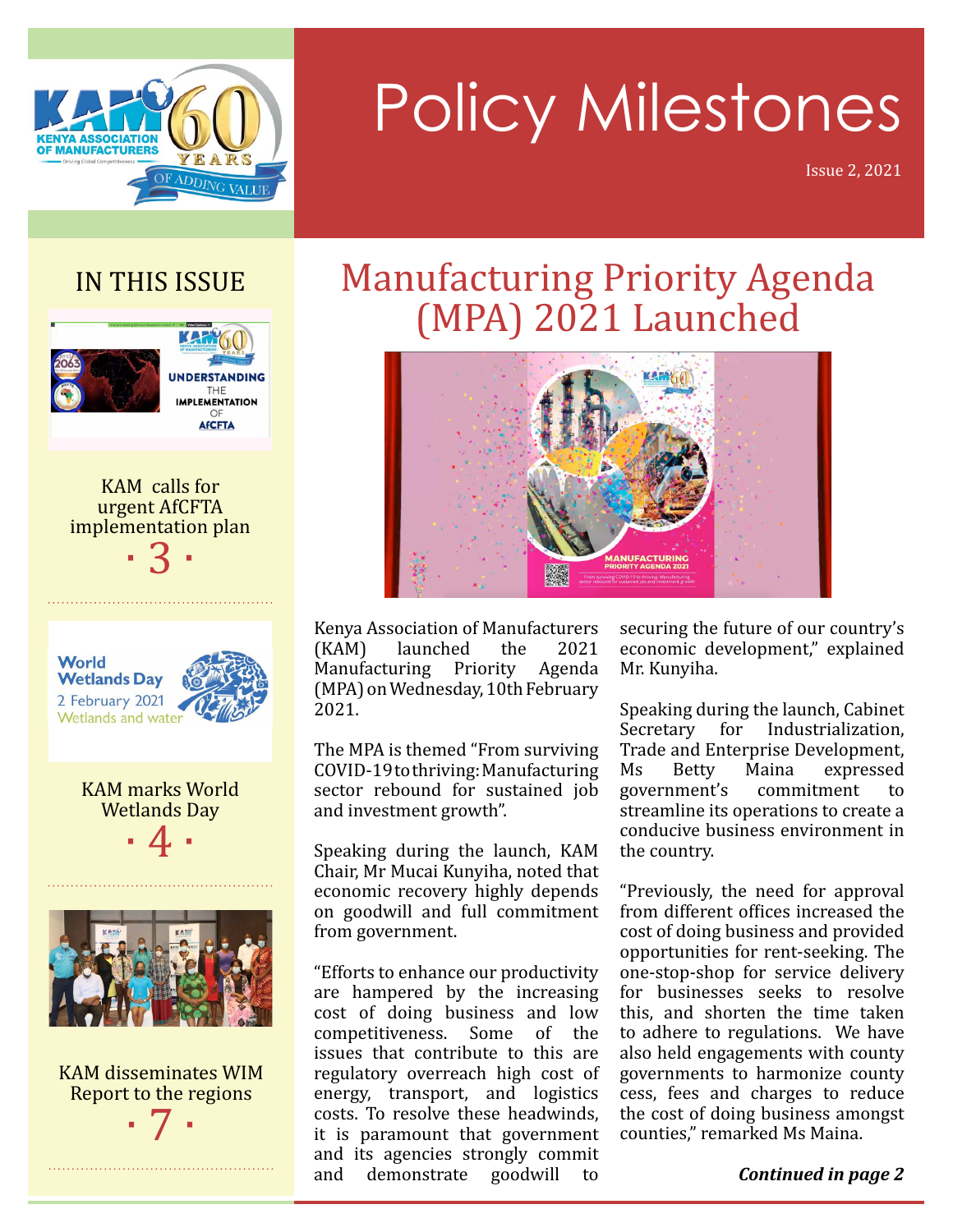#### *Continued from page 1*

She also appreciated the cordial relationship between the government and private sector, saying, "We continue to enhance our collaboration, to reach the grassroot levels, and to promote ethical business practices for our country's economic growth."

The MPA is an annual publication that guides the Association's advocacy efforts with Government and its agencies.

This year's MPA is guided by 5 pillars to support the recovery of the manufacturing sector from the devastating effect of COVID-19. The pillars include:

- E n h a n c i n g competitiveness and level playing field for local manufacturers
- Enhancing market access for locally manufactured goods both in local and export markets
- Promoting pro-industry policy and institutional framework
- Promoting SME Development
- Enhancing industrial<br>sustainability and sustainability resilience

[Click Here](https://youtu.be/4QIZHdrRSjU) to access webinar recording.

[Click Here](https://kam.co.ke/wp-content/uploads/2021/02/2021-Manufacturing-Priority-Agenda.pdf) to access MPA 2021

#### **KAM, Shippers Council meet on delays at the port**

KAM engaged Shippers Council of Way forward East Africa on port congestion and delays in clearance of imported goods, on 25th January 2021, with a follow-up meeting held on 4th February 2021 with Kenya Ships Agents Association, Shippers Council of East Africa.

The 3 Business Membership Organizations (BMOs) compiled a list of containers facing delays in clearance at the port from for follow up with Kenya Ports Authority (KPA) and Kenya Railways and KRC.

- The KAM leadership shall visit at the port of Mombasa to assess the situation on the ground regarding port congestion and delays at the port.
- KAM shall engage key stakeholders in order to fast track clearance of imported goods at the port. These include, Kenya Ships Agents Association, Shippers Council of East Africa, Kenya Ports Authority, Kenya Railways Corporation, among others.

#### **KAM, KEPROBA launch Buy Kenya Build Kenya Campaign**

KAM in partnership with Kenya Export Promotion and Branding Agency (KEPROBA) launched the Integrateed Marketing Campaign for the Textile and Apparel sector.

The campaign seeks to stimulate<br>domestic consumption and consumption and manufacture of retail fashion wear for the mass market.

Vision: To increase the footprint of locally manufactured clothes, textiles and footwear in the Kenyan market

Mission: To inspire Kenyans to build Kenya by buying Kenyan Fashion and Design products

Campaign Goals

To position Kenya's apparel and textile products as high

quality, fashionable, wearable and affordable.

- To build trust, strengthen synergies and information sharing among stakeholders in the textile and fashion valuechain
- To increase local and foreign exchange earnings from the textile and fashion sector

Way Forward

- Develop an implementation plan to roll out the campaign
- Engage potential partners for the campaign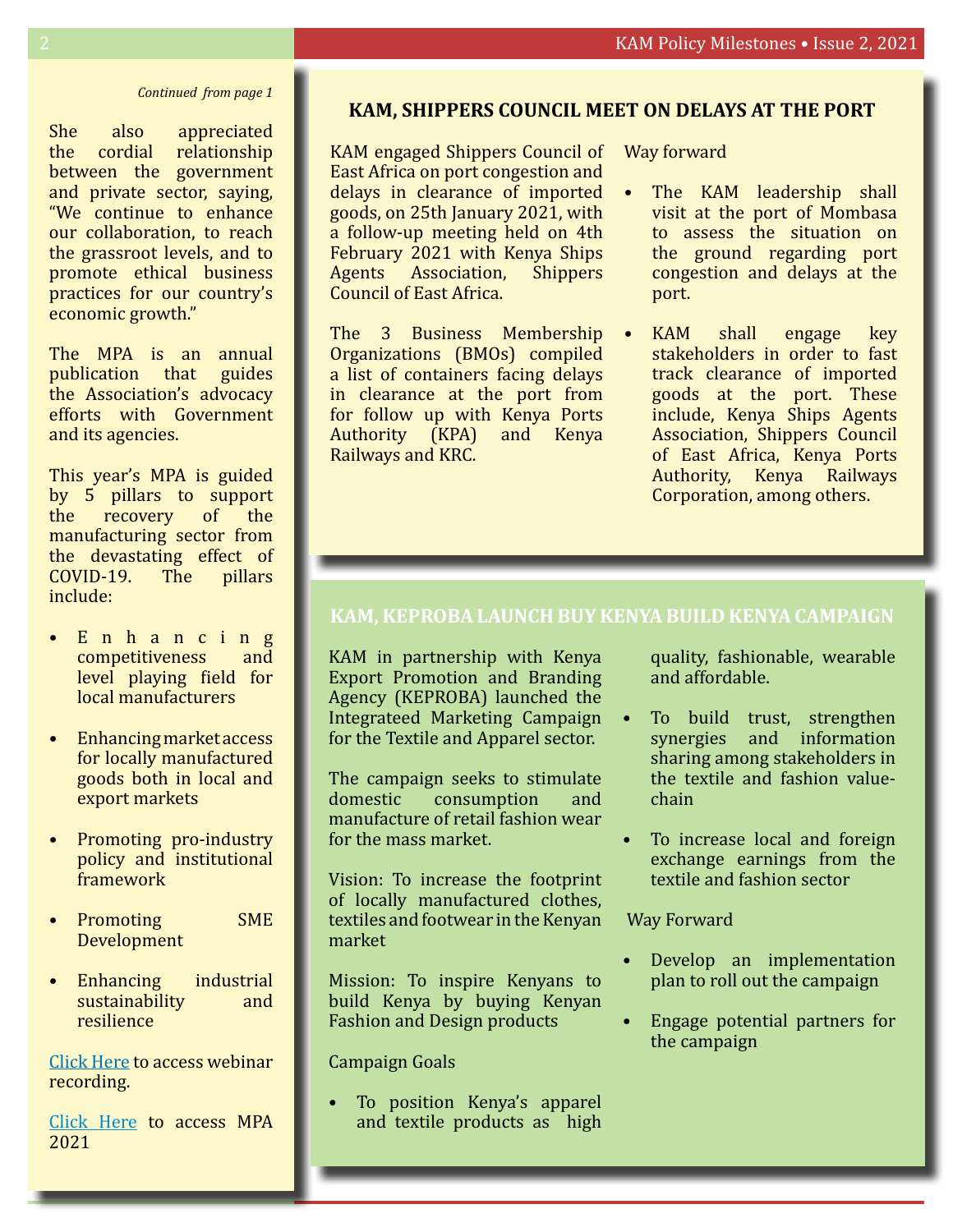## KAM calls for urgent AfCFTA Implementation Plan

KAM in partnership with National Trade Facilitation Agencies, including Kenya Revenue Authority (KRA), Kenya Bureau of Standards (KEBS) and Kenya Trade Agency (KenTrade) hosted a webinar on the status of implementation of Africa Continental Free Trade Area (AfCFTA).

Speaking during the session, KAM Chair, Mr Mucai Kunyiha, recognized the challenges and opportunities in AfCFTA.

"AfCFTA shall open up borders, both in the continent and globally. However, the level of trade amongst African countries remains low. Whereas AfCFTA enables intra-Africa trade, we still source for raw materials, intermediate goods and finished products from more developed markets, including China, Europe and the United States. We need to look at the opportunities for trade amongst ourselves and take advantage of them in order to build our competitiveness and productivity," said Mr Kunyiha.



KAM Chair, Mr Mucai Kunyiha

He further stated that the government and relevant agencies need to urgently put in place measures to facilitate trade under<br>AfCFTA. adding. "The reality AfCFTA, adding, "The reality remains that a lot of work needs to be done to make the trade pact operational. It is critical that government and relevant agencies sensitize customs officials on the agreement's tariffs and procedures, harmonize standards to enable trade across the continent, conclude negotiations for key tariff lines and make information available to all stakeholders to enable them to make investment decisions."

KEBS Director for Standards Development and Trade, Ms Esther Ngari noted that standards development is critical for facilitating local, regional and international trade.

"The changing global trade flows have enhanced the role of standards development by encouraging the integration of national economies, and trading systems into a fairer global trade regime. ," remarked Ms Ngari.

KenTrade Director for Trade Facilitation, Ms Rose Ronoh observed that the Agency is developing initiatives aimed at enabling the efficient processing of imports and exports.

"The single window system seeks to eliminate challenges related to the processing of import and export cargo documentation. In addition, the implementation of Marine Cargo Insurance (MCI) module, integration of the new Customs Management, automation of the Duty Remission Scheme, among others, shall facilitate trade under the agreement," stated Ms Ronoh.

KRA Assistant Manager for Trade Facilitation Division, Ms Maureen Wanginda, recognized the challenges facing regional trade and highlighted the Authority's role in trade facilitation.

"*We need to look at the opportunities for trade amongst ourselves and take advantage of them*"

"Our role entails the submission of focal points as provided in the AfCFTA rules of origins, submission of authorized signatories to the AU signatories, printing and publishing the trade documents, adjustments of Customs Procedures Management Systems and training and capacity building for economic operators of the AfCFTA," explained Ms Wanginda.

AfCFTA is a flagship project of the African Union's Agenda 2063 and a blueprint for attaining inclusive and sustainable development across the continent over the next 50 years. To date, 54 out of 55 African Union (AU) Member States have signed the Agreement and 35 Member States have ratified and deposited their ratification instruments with AU.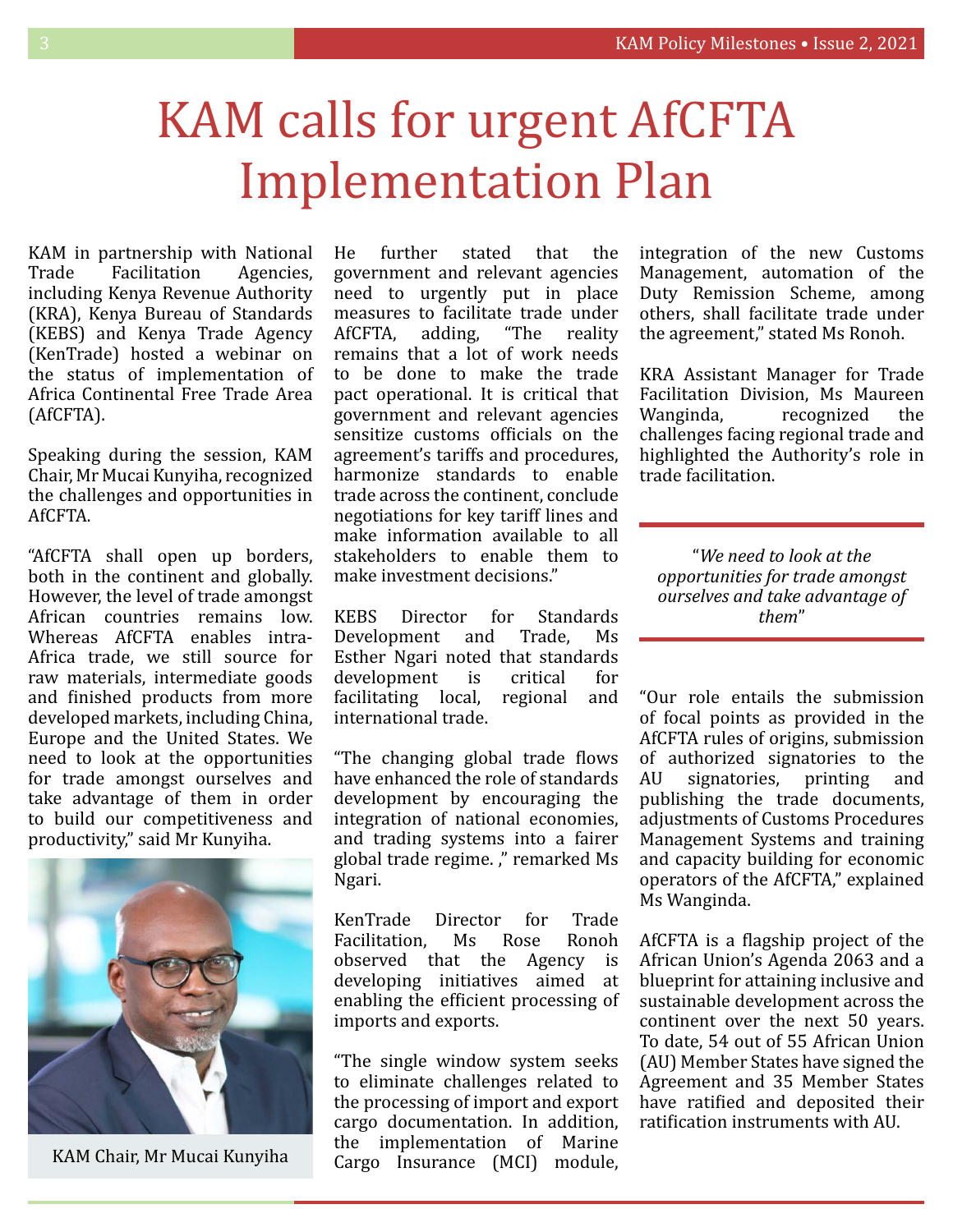## KAM marks World Wetlands Day

The Salt Sub-sector participated in the World Wetlands Day celebrations held at Sabaki.

The event was officiated by the Cabinet Secretary, Ministry of Environment and Forestry, Keriako Tobiko. Over 17,000 thousand Mangrove seedlings were planted to mark the day.

The theme for this year was 'Wetlands and Water.' During the commemoration, 17 thousand mangrove seedlings were planted.

World Wetlands Day is marked every 2nd February to raise global awareness about the vital role of wetlands for people and our planet.

This day also marks the date of the adoption of the Convention on Wetlands on 2 February 1971, in the Iranian city of Ramsar on the shores of the Caspian Sea.

Way forward

- KAM will continue to encourage Members to conserve and plant more mangroves.
- The Association shall raise awareness on the Integrated Coastal Zone Management Action plan for Kenya 2019 to 2023



CS for Environment and Forestry, Mr Keriako Tobiko

## KAM launches Sector Profiles and Report

KAM launched sector profiles and reports for the Sugar, Leather & Footwear, Automotive, Building, Mining & Construction and Salt Sectors, and the Maize Value Chain.

Speaking during the launch, KAM Chair, Mr Mucai Kunyiha urged stakeholders to be deliberate and intentional, in nurturing the local manufacturing sector.

"This entails addressing the sectorspecific challenges and crosscutting issues in industry, as we seek to create a sector (manufacturing) that has a multiplier effect in the economy. Some of these issues include: inadequate guidance on Buy Kenya Build Kenya; regulatory overreach; unfavourable tax regime; prolonged delays in the review of EAC Common External Tariff (CET); reliance on imported raw materials; lack of access or the high cost of credit and illicit trade," explained Mr Kunyiha.

Ministry of Industrialization, Trade and Enterprise Development<br>Director for Private Sector Director for Private Sector Engagement, Mr Stephen Odua appreciated the need for a sectoral approach towards driving industrialization in the country.

"Undoubtedly, all interventions to grow the manufacturing sector must start somewhere. The country needs to look at its comparative advantage in various areas and come up with customized interventions to address the critical pain areas in each of the value chains. The sector and value chain perspective adopted by KAM comes in handy in supporting information-based policy formulation, investments, and facilitation for various specific value chains," added Mr Odua.

The reports are part of KAM's initiatives towards supporting the Manufacturing Pillar of the Big 4 Agenda by informing proindustry policy formation in the country. They also provide industry perspectives and insights into the various manufacturing sectors.



Ministry of Industrialization, Trade & Enterprise Development Director for Private Sector Engagement, Mr Stephen Odua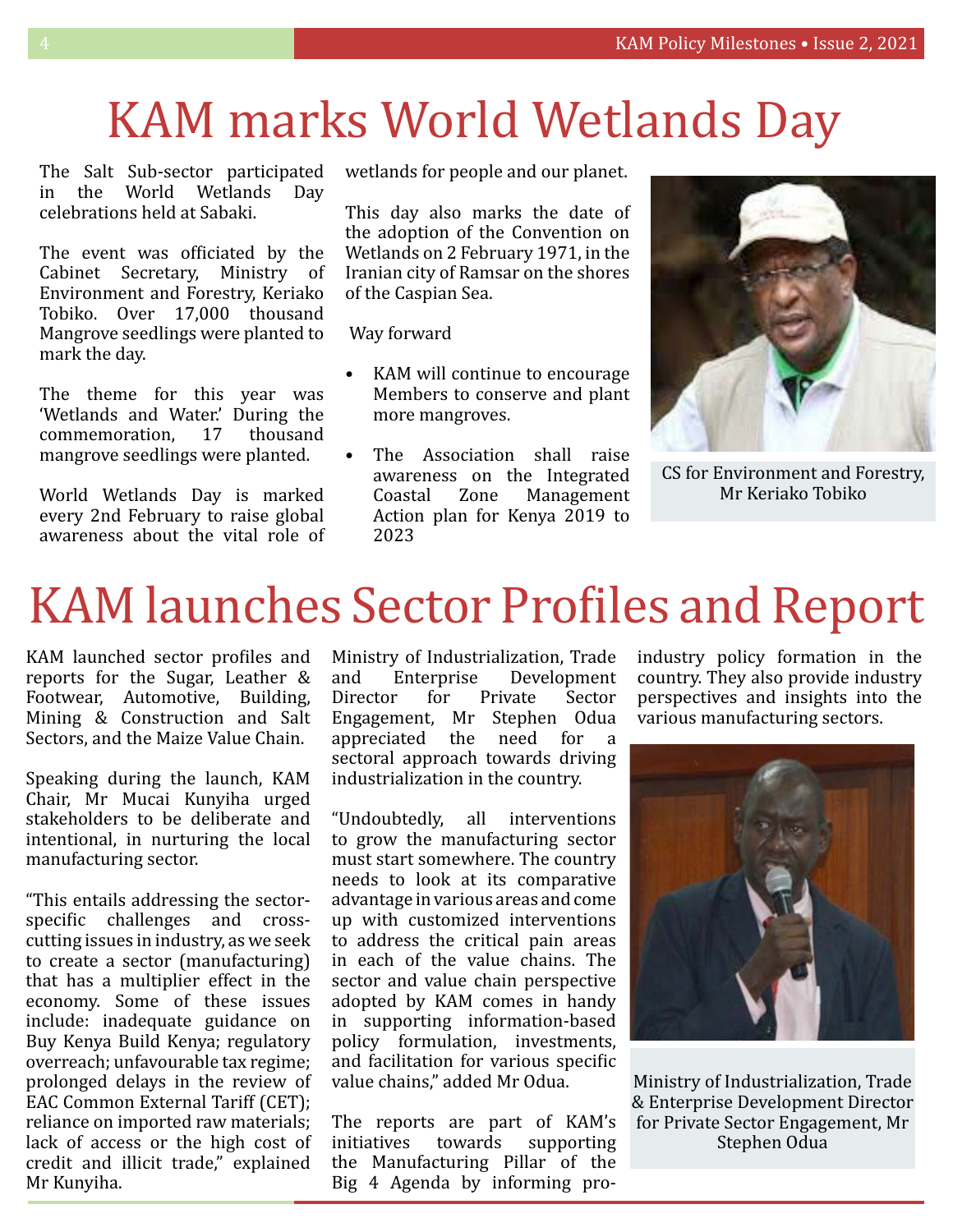#### **KEBS develops standards for natural products**

Kenya Bureau of Standards (KEBS) has developed standards for natural products.

This was after the Association shared a list of Manufacturing SMEs' natural products that needed to be standardized.

#### Way forward

- KAM agreed to fast track the issue of standardization of SME natural products with **KEBS**
- The Association shall continue collating the list of natural products that need standardization from Manufacturing SMEs, to share with KEBS.

#### **Private sector engages AfCFTA Secretary General**

The Association participated in the business community meeting with the Africa Continental Free Trade Area (AfCFTA) Secretary-General, Mr Wamkele Mene.

The Secretary-General was in the country, to discuss the status of implementation of the trade agreement.

### Comprehensive review of EAC CET

KAM participated in the EAC Regional Task Force (RTF) meeting to undertake the comprehensive review of the EAC Common External Tariff (CET) on 25th to 29th January 2020.

The objectives of the Regional Task Force meeting included:

- To consider the report of analysis of products that should attract the upper limit i.e. a rate above 25%.
- To discuss and agree on the products that will fall under the upper limit.

#### Way forward

The RTF recommended the following to the Sectoral Council on Trade, Industry, Finance and Investment (SCTIFI):

• That Partner States have agreed to assign a rate above 25% to 442 tariff lines as contained in Annex VI

- To provide guidance on the tariff lines where there is convergence among the three & four Partner States;
- Reiterated the earlier directive for Partner States to submit national production data for textiles, steel products and motor vehicles by 28th February, 2021 (EAC/ SCTIFI36/directive 05);
- Direct Partner States to submit the outcomes of their consultations by 15th March, 2021;
- Direct Partner States to submit to the Secretariat proposals to split tariff lines with justification by 20th of February, 2021;
- Direct Partner States to finalize mapping of products by 15th of May, 2021
- Direct Partner States to finalize the review and implement the revised EAC CET by 1st July, 2021

#### **EBC launched in Kenya**

KAM participated in the launch of the European Business Council Kenya (EBC Kenya). EBC Kenya is the umbrella organization for business associations, chambers of commerce and embassies' trade services from various European countries.

#### **KRA's 8th Corporate Plan Roundtable**

The Association participated in a Focus Group Discussion on Kenya Revenue Authority's (KRA) 8th Corporate Plan (2021/22- 2022/23), under the theme

"Revenue mobilization through<br>simplification, technologysimplification, driven compliance, and tax base expansion."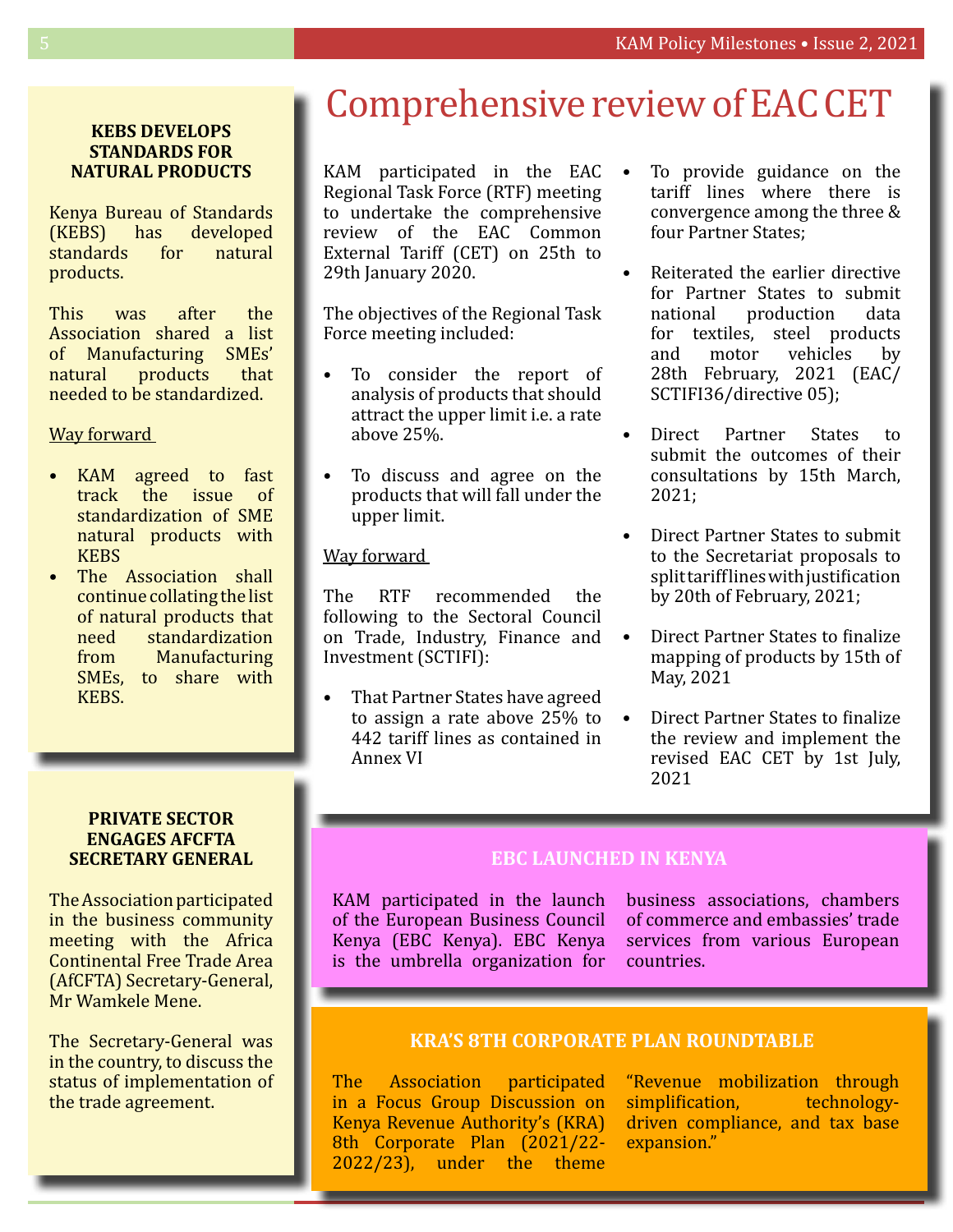#### **KAM takes TVET Mobile App to THE COUNTIES**

KAM, through the Technical Vocation Education and Training (TVET) program held awareness forums on the mobile application in Uasin Gishu and Meru Counties.

The Association highlighted the TVET program's<br>milestones. since its milestones, since its inception in 2017 and the role of the industries in the 3rd phase of the program.

#### **KAM COAST REGION MEETS KENHA**

KAM Coast region engaged Kenya National Highways Authority (KENHA) on roads infrastructure. Meeting with KENHA

KAM Coast region engaged Kenya National Highways Authority (KENHA) on roads infrastructure.

#### **KAM, CCBA Kisumu County Clean-Up**

The PET Sub-Sector partnered with Kisumu County Government and Coca Cola Bottlers Africa (CCBA) to conduct a cleanup exercise in Nyalenda.

The activity aimed to create awareness on the need for proper waste disposal and collection for recycling.

# KAM meets on the Breast Milk Substitute Regulation 2020 Milestones

KAM held a key stakeholders' engagement with Water Bottlers Association, Cereal Millers<br>Association. and Kenya Dairy and Kenya Dairy Processors Association who have been affected by the proposed Breast Milk Substitute Regulation 2020.

The engagement resolved to submit joint position to the World Trade Organization on the negative impacts of the regulation to the industry.

Way forward

KAM shall collate submissions

from the Non-Alcoholic Beverages sub-sector, Water Bottlers Association and Cereal Millers Association to prepare a joint position.

- The joint position shall be shared with the National Assembly Committee on Delegated Legislation and the Cabinet Secretary, Ministry of Industrialization, Trade and Enterprise Development.
- Joint position to be shared to World Trade Organization by KAM.

### KAM meets KEBS

KAM met the KEBS pre-verification The meeting focused on standards of conformity (PVOC) team on quality control for Paper and Board manufacturers PVOC exemption. manufacturers.

development, for granting the

### Gazettement of the 2020 IPR Recordation regulations by the Government

KAM is fast tracking the gazettement of the 2020 IPR recordation regulations by the Anti-Counterfeit Authority and the Ministry of Industrialization, Trade and Enterprise Development.

This is in order to curb the importation of counterfeit goods

since more than 70% of counterfeit goods are imports. This is after the initiative lapsed in 2020.

#### Way forward

The Anti-Counterfeit Authority shall re-sensitize Members on the regulations.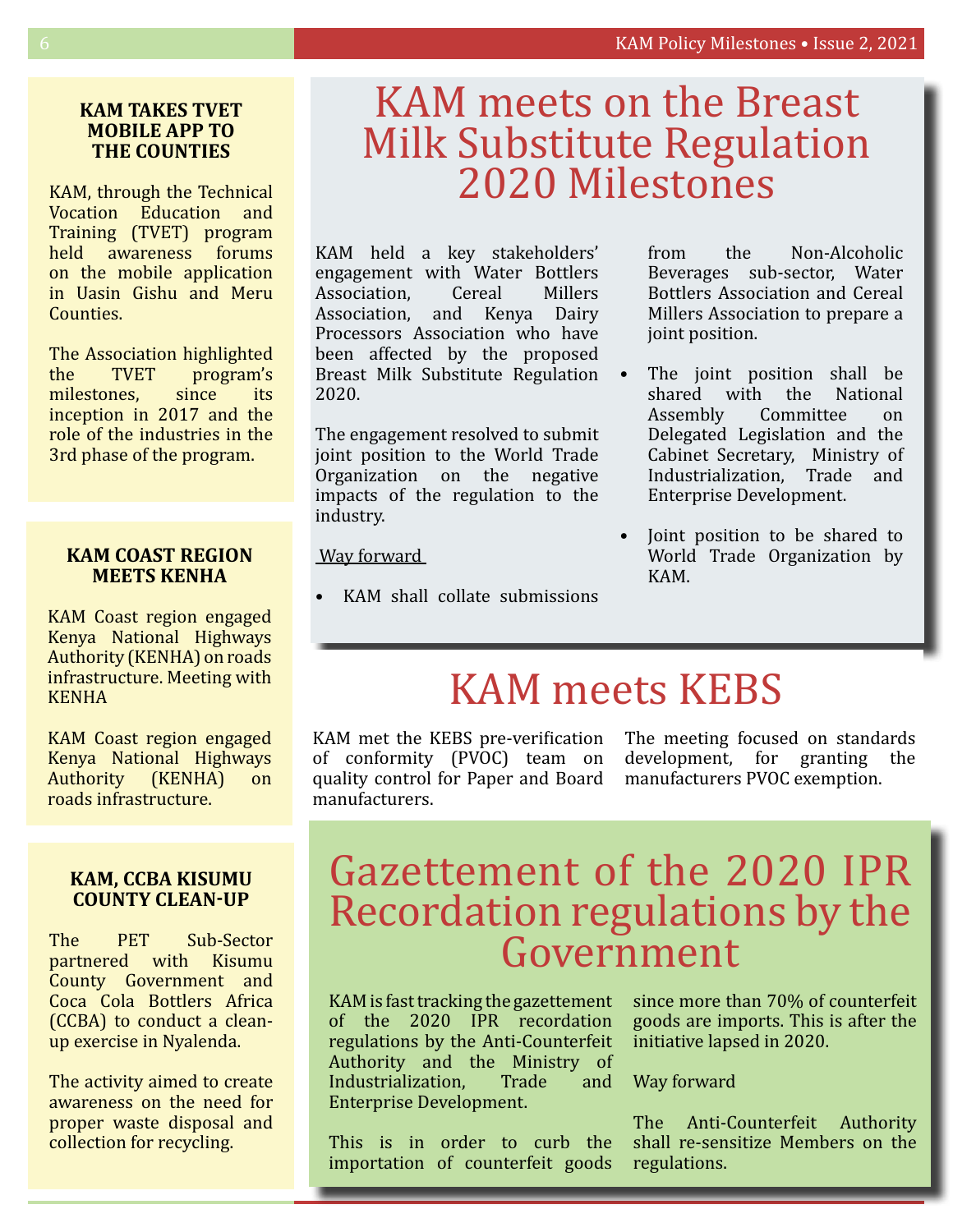## KAM disseminates WIM Report to regions

KAM hosted the Women in Manufacturing (WIM) Report dissemination forum in Kisumu and Uasin Gishu Counties. Dubbed WIM, Take it to the Counties!, the program was developed to ensure that various regions across the country understand the role of women in manufacturing.

#### Way forward

KAM shall make efforts to increase participation of Women in Manufacturing in the regions.

The Associations shall spearhead the development of national and county governments policies and procedures to address WIM issues

with regard to:

- Gender equality
- Sexual and reproductive health
- Economic empowerment and parity on women.
- Outlining of specific challenges and areas of improvement to spur social progress of WIM.



# William Ong'are takes over as KAM North Rift Region Chair

Kenya Association of Manufacturers (KAM) North Rift Region has appointed Mr. William Ong'are as the new Regional Chair, for a twoyear term, beginning January 2021.

Until his appointment, Mr. Ong'are of FANTEX (K) Ltd was the Regional Vice-Chair. He was actively involved in the Region's activities, including engaging stakeholders (both at the National and County government) on matters manufacturing.

The incoming Chair will focus on engaging counties within the North Rift region and holding forums in other counties besides Uasin Gishu, including Trans Nzoia, Nandi and Elgeyo Marakwet. He further committed to concentrate on small and medium enterprises (SMEs) in the Region, especially in agroprocessing industries.

Mr. Ong'are takes over from Mr. Bryan Cuthbert, who will continue to serve as an Ex-Officio of the Region's Committee, playing an advisory role.

Mr. Cuthbert has been instrumental in representing the Region in various high-level meetings involving the President, the Cabinet Secretaries for Industrialization, Trade and Enterprise Development and Environment, among other senior government officials. He has also hosted the Danish Ambassador, the Indian High Commissioner, the Ugandan High Commissioner alongside Governors within the North Rift region.

Mr. Fred Magomere of Biocorn EPZ was appointed as the Regional Vice-Chair for a two-year term. The incoming Vice-Chair will take a lead role in matters, regulatory, legal and skills development in industries, especially Technical Vocational Education and Training (TVET) related projects.



North Rift Regional Chair, Mr Willaim Ong'are